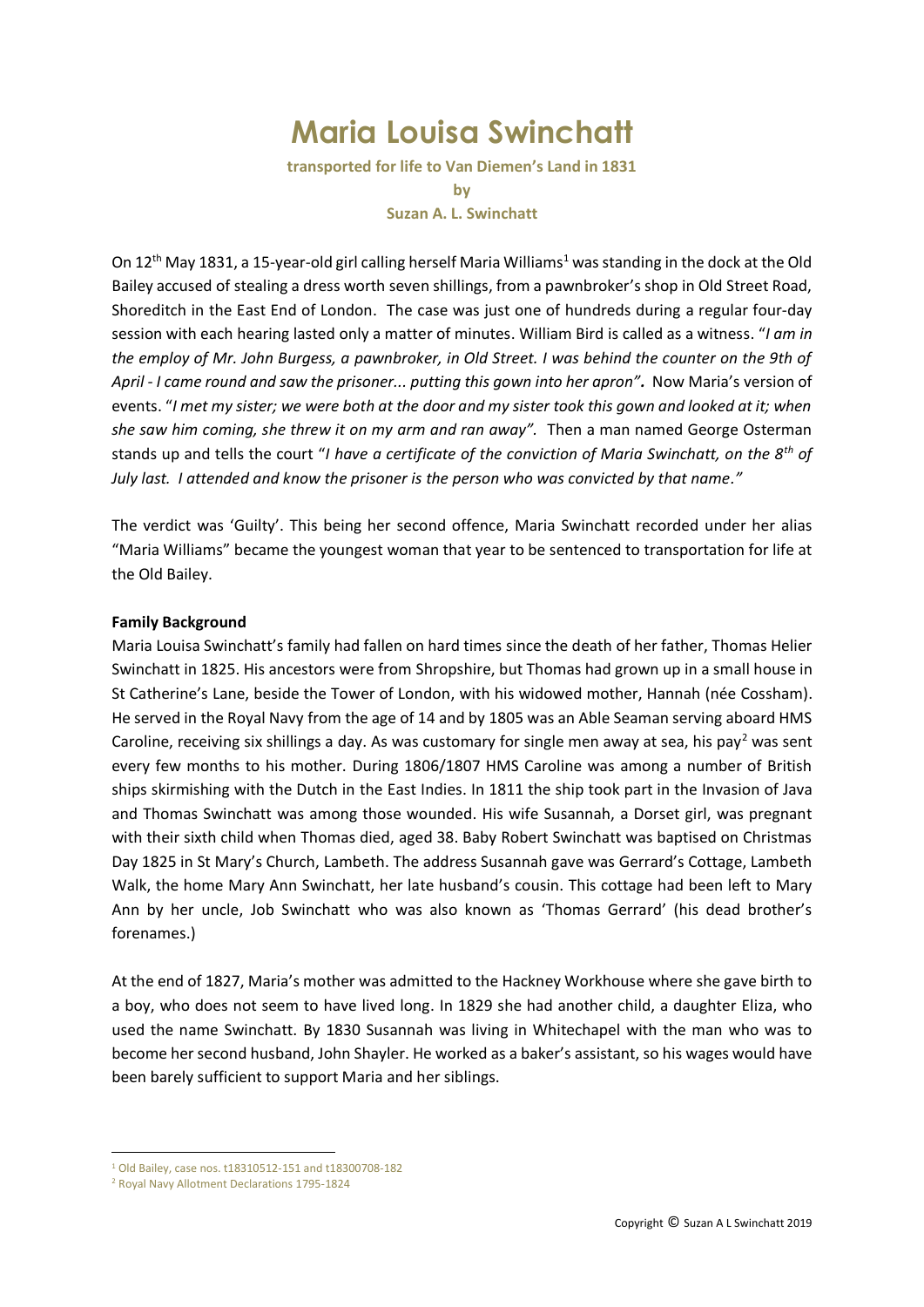## **First Offence**

In July 1830, Maria was found guilty of pick-pocketing. She had taken a bead necklace belonging to the young daughter of a neighbour and was fortunate on that occasion when two witnesses spoke up on her behalf, telling of her previous good character. Instead of a prison term, she was to spend six months at the Hackney Refuge for the Destitute. This place had been set up to help first offenders avoid falling into further criminality. A note in the margin of the Minute Book states she had run away.

## **Voyage to Van Diemen's Land**

Maria was among 151 convicted women from all over England who sailed on the ship Mary from Woolwich on 9<sup>th</sup> June 1831. They were accompanied by nine other women going to join their husbands and 35 children. They encountered a good deal of rough weather and the ship's surgeon was kept very busy dealing with effects of prolonged sea sickness. The voyage lasted one hundred and thirty days, arriving in Hobart on 19th October, having sailed non-stop and taken on no fresh food supplies. Despite the steps taken by the surgeon to avoid scurvy, fifteen cases were reported. Two women and six children died during the long journey.

## **Convict Records**

Thanks to the extensive record keeping insisted upon by Sir George Arthur, then Governor of the island, information on Maria's life can be found in the ledgers of the Cascades Female Factory. On arrival at this converted distillery, the women were divided into three "classes",  $1^{st}$ ,  $2^{nd}$  or  $3^{rd}$ (Criminal), depending on their conduct and what type of offence they had committed. The conditions were said to be very unsanitary, even though the place had only been open a couple of years. Maria was placed in the 1<sup>st</sup> Class and 'assigned' to domestic duties with a succession of settler families.

Detailed records of the physical characteristics of every convict were noted; at 4ft 9ins in height Maria was tiny by today's standards. She had brown hair and dark grey eyes. Her complexion was described as swarthy, her face small and she had a scar on her upper lip. She was assigned first to the household of William Page Ashburner who had come to Tasmania from India and settled at Carrick in 1827. Her second assignment in 1834 with Mr & Mrs Tolman ended abruptly when she is sent back to the factory for three months with a complaint from her mistress of "*gross, improper and indecent conduct*." She had several other brief periods of assignment and her conduct record shows she was frequently considered insolent and punished for disobeying orders. But glancing through other women's records it seems this was by no means unusual. She was noted several times as being out after hours, but unlike many others she was never found to be drunk and disorderly. On one occasion Maria was returned to the factory because her mistress had allowed improper transactions to take place in her house. Sir George Arthur expected everyone, not just convicts, to observe his very strict moral code!

#### **Marriage**

Maria sought permission to marry a George Powell in April 1832, but was not given leave to do so. Three years later she again asked if she could marry, this time to Daniel Sullivan, a former convict living at New Norfolk. Despite his name, he was London born and had worked as a violin-string maker before being convicted of stealing two rolls of silk at the age of 15. They married in September 1835. The local newspaper reported Sullivan being found guilty of assaulting his wife in January 1838. By November 1842 the couple had parted company for good. He placed a small announcement in the Launceston Examiner warning the public not to extend credit to Maria as he will no longer be responsible for her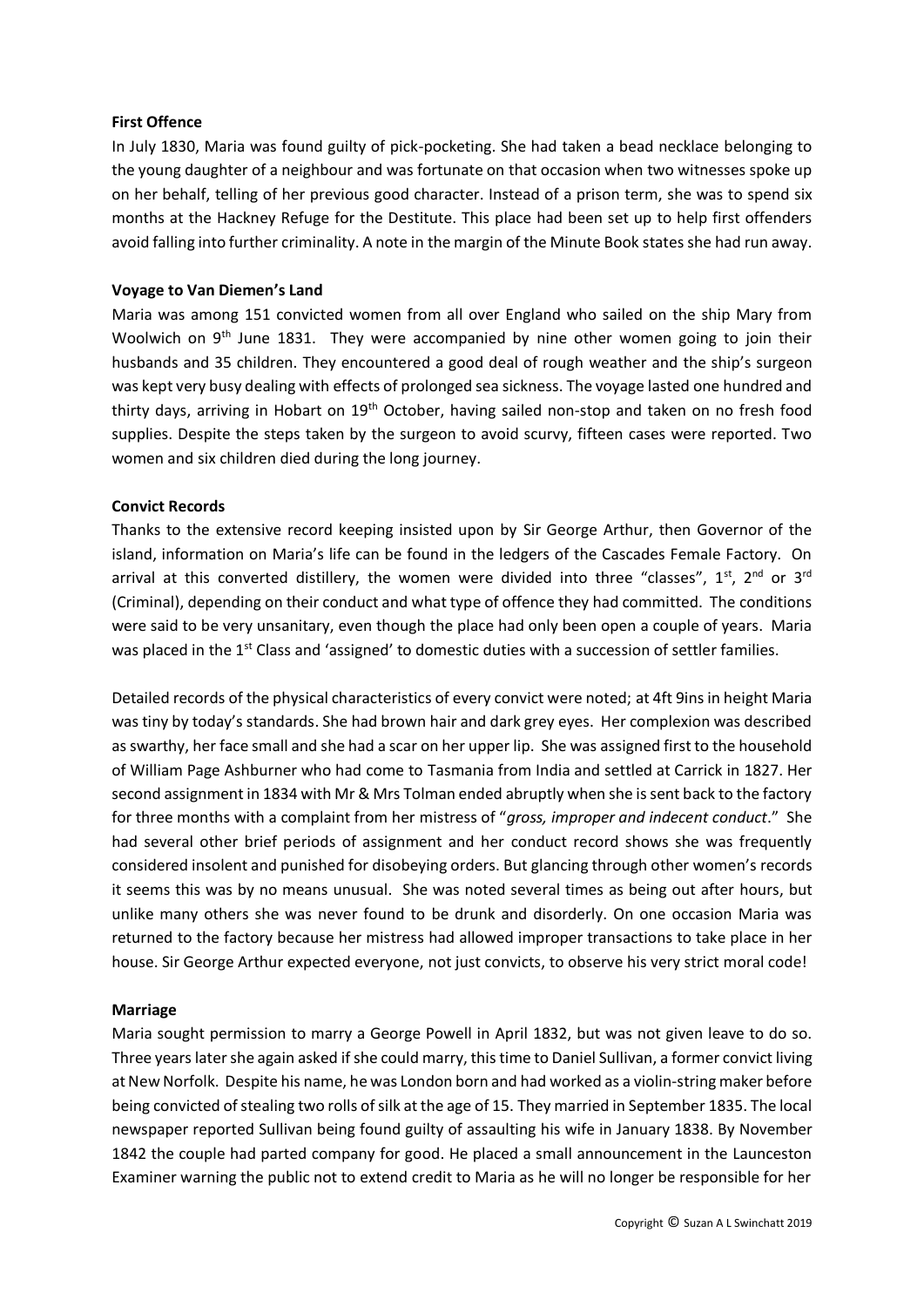debts. Three months later she seems to have received approval to move to Oatlands, an area about 80km further inland.

## **Conditional Pardon**

Those serving a life sentence could apply after 8 years for a *'Ticket of Leave'*. This was a probationary period prior to a pardon, during which time Maria was permitted to find her own employment. Her conditional pardon was approved in January 1843 and extended to the whole colony on 15<sup>th</sup>July 1845, meaning she was free to remain within Australia but would never be allowed to return to England.

## **Second Marriage**

In 1847, this time using her real name, Maria married again. The ceremony took place at Holy Trinity Church, Launceston conducted by Rev. Thomas Reibey the first Anglican vicar to have been born in Tasmania. Her new husband, John Bowater, had arrived in Hobart as a convict in 1833 and given his pardon after six years. Born in 1810, John was from Birmingham where he had worked as a brass caster. He was one of five members of his family on the island; records confirm that between 1819 and 1838 an uncle Daniel, plus his brothers Benjamin, Daniel and Isaac also arrived in the colony as convicts.

## **The Bowater brothers and "Moll" Smith**

Records suggest the Bowater brothers were related by marriage to another early resident of Tasmania, Mrs. Mary "Moll" Smith of Bowthorpe Homestead. Born Mary Bagley in Rowley Regis, Staffordshire, her first husband had been George Bowater of Dudley. In 1802 by a circuitous route, she had ended up in Tasmania as one of the colony's first female convicts. She had set up home with Tom Smith and after his death had carried on running the farm, bred horses and become much respected in the male dominated horse-racing circles. John's brother Isaac, who never married, was part of Moll's household and in charge of the other workers, according to the census of 1842. Life must have gone badly for him; he committed suicide by hanging himself in early September 1847<sup>3</sup>. Two years later when Moll herself died it was Daniel Bowater<sup>4</sup> who informed the authorities. Daniel had acquired land in Longford adjoining Moll Smith's, and he too bred race horses. Daniel was a bit of a lad - he married four times and had six children. The last marriage shortly before his death at age 83, was to a 19-year-old! His descendants still live in Tasmania. The youngest brother, Benjamin is known to have purchased parcels of land in and around Melbourne. When he died in 1875, he left the substantial sum of £7000 to Daniel Bowater's children.

#### **Living in Launceston**

In 1853 John Bowater was in a position to take on the license of the Golden Lion Hotel in William Street, Launceston, (the building is now part of Boag's Brewery). John nearly lost the license in 1855 after complaints, but following improvements the pub was then said to offer excellent accommodation. That same year John and Maria are on the list of those contributing to the Patriotic Fund for widows and orphans of men fighting in the Crimea against Russia<sup>5</sup>. John's name appeared on

1

<sup>&</sup>lt;sup>3</sup> Launceston Examiner, 11<sup>th</sup> September 1847

<sup>4</sup> Irene Schaffer, *"A most Remarkable Women - Mary Bowater"*

<sup>5</sup> Launceston Examiner 21 April 1855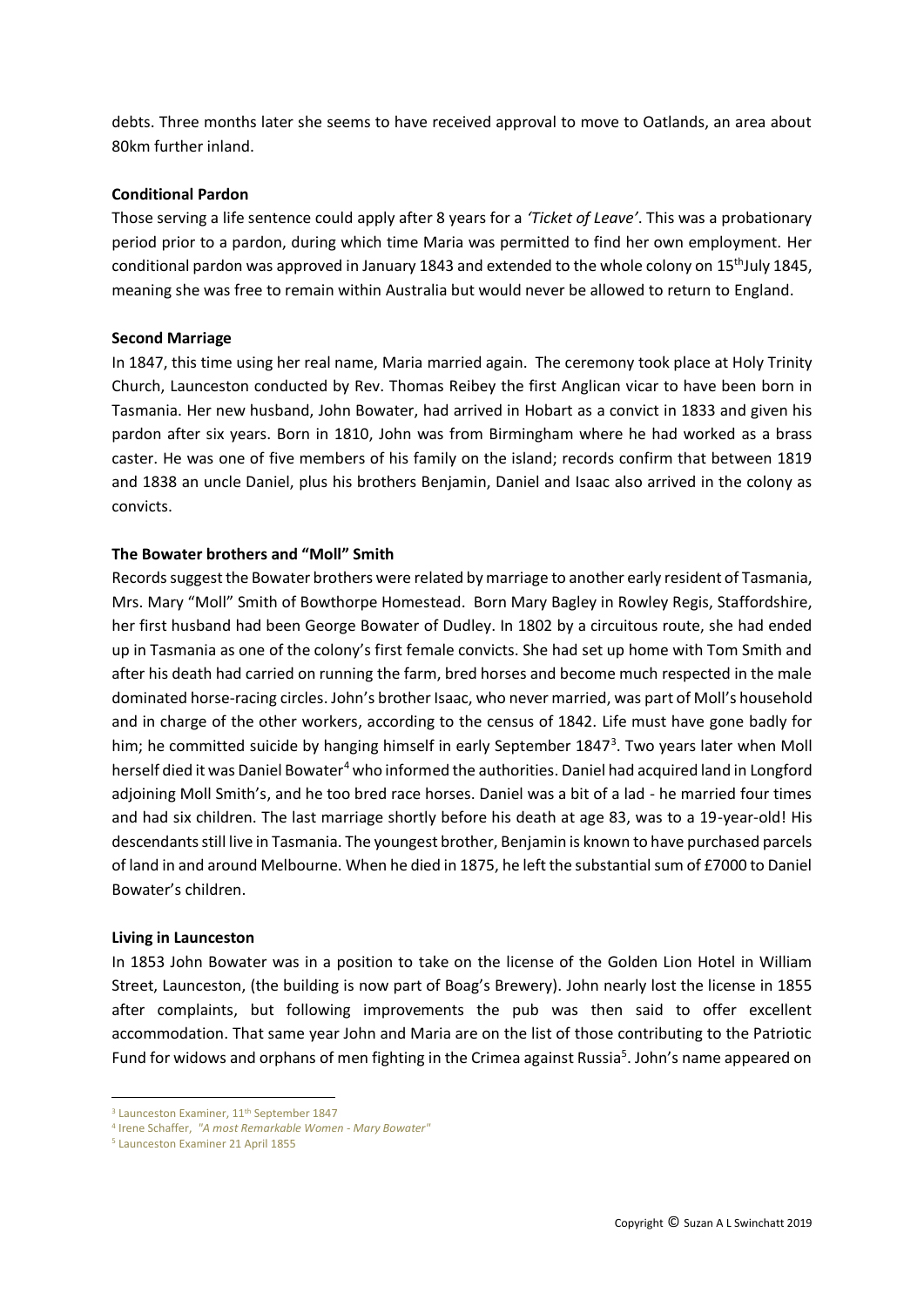the Electoral Register the following year, so life was clearly going well. Various newspaper reports indicate John regularly spent time away from Launceston on the mainland in Melbourne and took a trip to Adelaide in early 1849. John became an active member of the Turf Club and raced a chestnut mare by the name of *Miss Madeline.* Over two seasons she won a good few guineas for him at the Carrick Races and the Launceston Turf Club. But his luck turned and in early 1861 the horse lost several races on the trot. This was not the worst of his problems; in December that year John was declared insolvent. He tried in vain to rent out the Golden Lion, but by September had been forced to sell the lease, with all the furniture, fixtures and fittings, including 6000 feet of new floorboards. The sale failed to raise enough to pay off all the debts and John departed for Melbourne, leaving Maria in Launceston with their friends Mr. and Mrs. George Griffiths. It seems likely John's financial difficulties were as a result of the severe economic depression affecting Tasmania. The Golden Lion was by no means the only hotel to close or be sold that year.

# **The move to Melbourne**

In March 1863 other property and land belonging to John Bowater was auctioned off in Launceston by the Cohen Brothers, yet less than two months later John applied for the license of the Cross Keys pub in York Street in Launceston, only to be turned down. John sent a lengthy letter to the Editor of the Cornwall Chronicle complaining bitterly about the ignorance and vindictiveness of the Police Magistrate, William Gunn, in blocking John's application. Maria and John left for Melbourne and found employment at the Vincent Hotel in Collingwood, one of the oldest suburbs in the city. All seems well until The Melbourne Argus, dated 7<sup>th</sup> October 1865 reports the following: "Maria Bowater summoned *her husband, John Bowater, for maintenance. The couple had been married some eighteen years, but latterly the husband had become dissatisfied with his wife's conduct, and he now refused to keep her. .... he had recently discovered that the woman was married to a man named Sullivan, who was still living, before he married her. ...she admitted that she had lived for some seven or eight years with Sullivan, but denied he was her husband*." The court ordered John to pay her ten shillings until the facts could be established, one way or the other.

So, Maria's past had finally caught up with her and she was staring at a bleak future if John abandons her. It appears he did just that as just six weeks later the Argus reported that Maria and another woman had been charged with stealing £11, the property of their employer at the Council Club Hotel. In the end Maria was sentenced to six months hard labour for receiving stolen money, but was found not guilty of theft. On  $7<sup>th</sup>$  April 1866 the Argus newspaper printed the following rather desperate notice: *"I, Maria Louisa Bowater, do hereby protest against any person or persons purchasing any*  lands or houses in the name of John Bowater, as all belongs in that name to me by deed of gift, signed *over to me in the year 1840, February 13*". John died in 1871 (from cancer of the tongue) and in left all his estate to his sister Hannah Ravenhall and a nephew, with not a mention of Maria.

#### **Accidental Drowning**

Her next eight years are unaccounted for until her death is reported in the Victorian Government Gazette 'on or about' 9<sup>th</sup> October 1874, leaving an estate of £4 19s 1d. She died in Dargo Flat, a small very remote gold-mining township about two hundred miles east of Melbourne in the mountainous area of Gippsland. Her death certificate, where her name was recorded as Louisa Boater, has the cause of death as accidental drowning.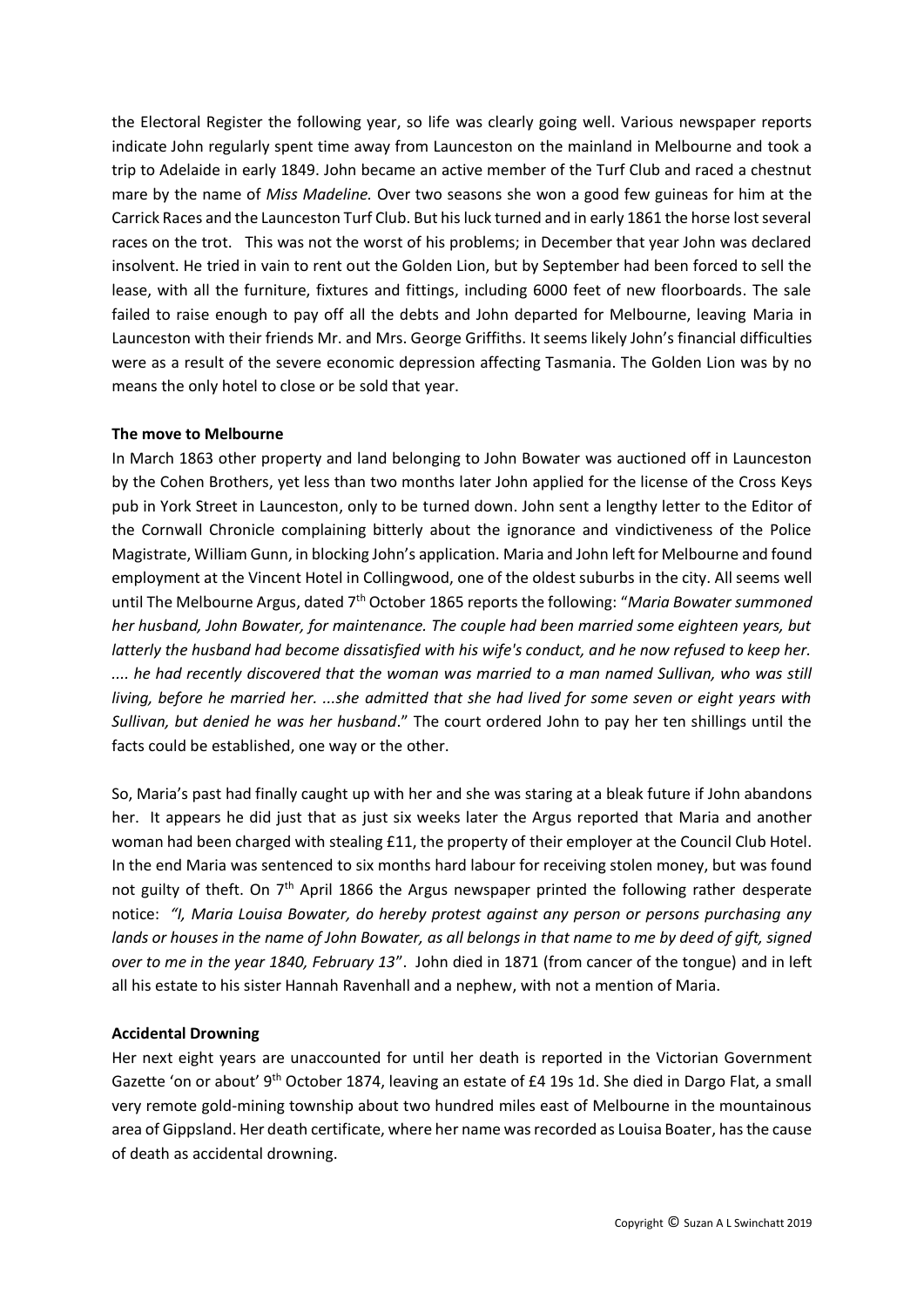The Gippsland Times reported the story, but more details came to light in the Coroner's report. Maria had apparently been staying with a man named Ellis. The two of them went to visit his Croatian neighbour, Nicolas Lasich, some miles down-stream. Ellis set out to return home but Maria decided to follow later and he made her promise not to cross the river at the ford until he is there to see her safely over. Her horse being quiet and well used to the crossing, Maria decided to return alone and was last seen riding towards the river. A riderless horse was soon noticed and a search immediately made by the local Constable and others. Maria's battered body was found amongst some dead timber a few hundred yards below the crossing. There was no sign of foul play. A sudden snowmelt had caused the river to run very high and fast; the inquest decided she must have fallen from her horse and been swept away by the strong current and drowned. The report in the newspaper notes that she was the third person to be drowned at that spot in the fifteen months. Maria died within a week or so of her fifty-ninth birthday. It is unlikely her family in London would have ever known what became of her.

# **What happened to Maria's family in London?**

Barely two weeks after Maria was put on the convict ship for Australia, her older sister Ann had a brush with the law but was only sentenced to one month's imprisonment for stealing four handkerchiefs. Ann married twice but had no surviving children. Her little brother Thomas John Swinchatt had died in February 1831 at the age of just eight, in the Shoreditch Poorhouse. Another sister, Hannah, disappeared from the records. Eliza, whose father is unknown, married and had a daughter. Maria's mother had four more children with John Shayler while they were living in Kingsland Road, Hackney.

Grandmother Hannah, who survived to the ripe old age of eighty-four, died at 3, Nova Scotia Gardens on 15th February 1841. She had been living there with Maria's mother and her husband, John Shayler and four of the children. The house was one of three, thought to have been built in the 1770's for silk weavers. There was a small parlour and a vestibule giving access to two more rooms upstairs. A washhouse was attached at the back and there was a privy and a well in the garden. Nova Scotia Gardens was described at the time as '*having a vast number of vile dwellings with a huge mountain of refuse to one side and a total lack of drainage'*,so the stench must have been absolutely appalling and disease rampant.

A great deal is known about this particular house because it was the setting for several gruesome murders<sup>6</sup>. In December 1831 three men were found guilty of drowning their drugged victims in the well at the bottom of the garden, but only two hanged. The third had his sentence commuted to transportation for life. So, by a strange coincidence Maria Louisa Swinchatt who stole because she was desperately poor and the body-snatcher James May both ended up in Tasmania within six months of each other; both serving life sentences. James May died in Port Arthur in 1824.

Maria's brother Job Cosham Swinchatt (1820-1891) became a cordwainer (shoemaker). He married Ann Burdge and in 1841 was living about a mile away from his mother in Collingwood Street, Hoxton. His younger brother Robert married Elizabeth Burdge, Ann's sister but that marriage did not last. He

1

<sup>6</sup> *The Italian Boy – Murder and Grave Robbery in 1830s London*, Sarah Wise, published by Jonathan Cape 2004.